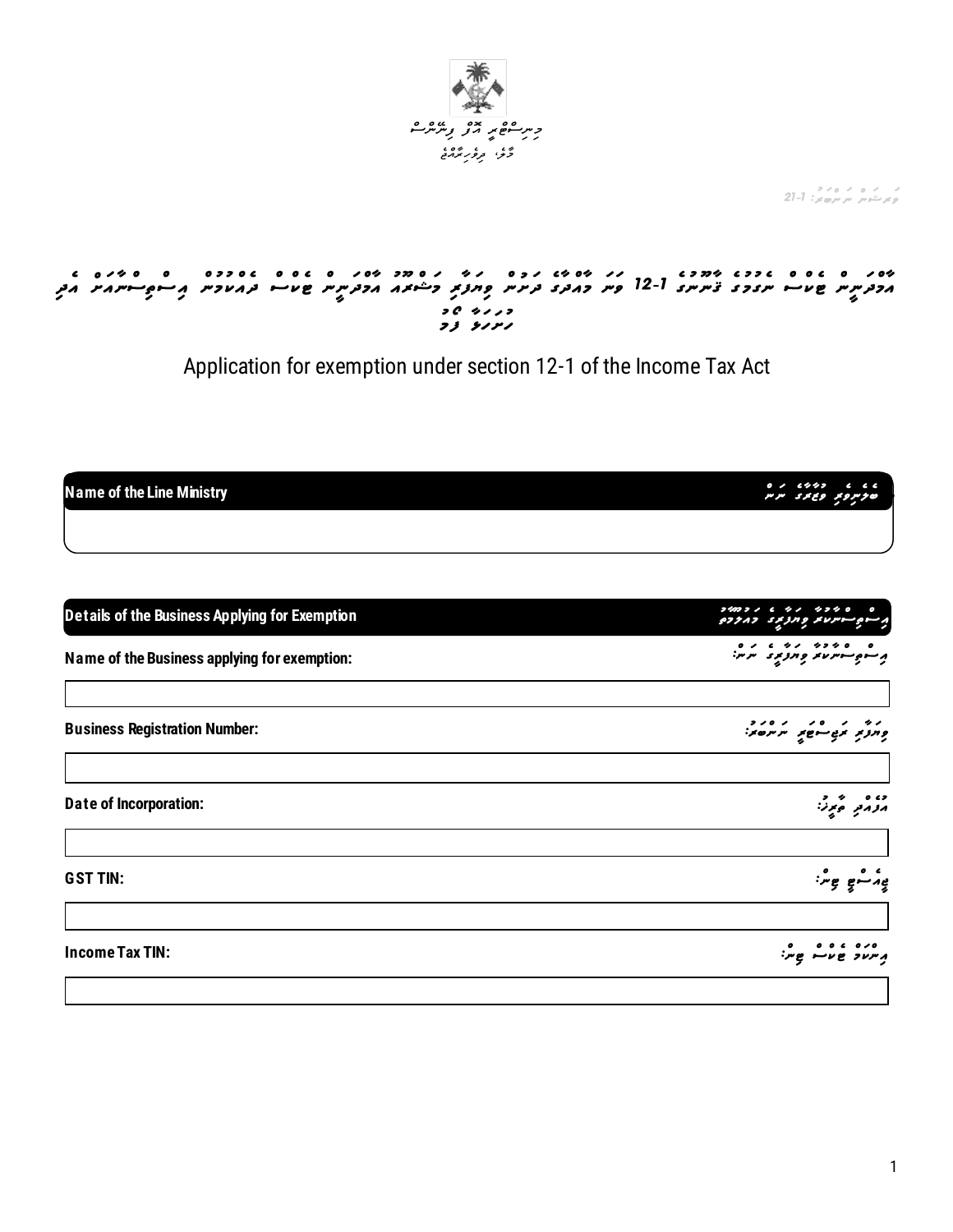

| Details of the Project                                                                                                                                                                                                                             | 74021670011<br>ويروبر وشمعربر ويروده                                                                                                                                                         |
|----------------------------------------------------------------------------------------------------------------------------------------------------------------------------------------------------------------------------------------------------|----------------------------------------------------------------------------------------------------------------------------------------------------------------------------------------------|
| <b>Name of the Project:</b>                                                                                                                                                                                                                        | נט ניסוכט נים<br>פְחַצְתַ כְּשׁתֹּמֵ מִמְ:                                                                                                                                                   |
| <b>Objective of Granting Exemption:</b>                                                                                                                                                                                                            | ه - ه د - د د ه - په د ه د د د د د<br>پر سوږ سومر و مرومر - ه مرمرو او د سودر                                                                                                                |
| <b>Summary of the Project:</b>                                                                                                                                                                                                                     | د په د ه ده ده ده په<br>ومرونو وشونوادی مانو نړوسو:                                                                                                                                          |
| ه به ارده از به برده به این به به برده از به به به دور که به دور از Economic and Social Advantages and Disadvantages from Granting<br>شهر توسردس <sup>،</sup> بردهیسته ده سرسهم بریاهوی ده سر سرسر قریرفر کرد <sub>ی</sub> Examption<br>Exemption: | ى پر پو .                                                                                                                                                                                    |
| How much the objective of exemption can be attained:                                                                                                                                                                                               | ם - סידי - ככם ידי - ככלים ומיליות וכיל לידי - כלים - סליכון<br>קלייניקטייניות ב <sub>ע</sub> ות כית לייניקס בידי שלייניקס ביוניקס ביונקס ביונקס ביונקס ביונקס ביונקס ביונקס ביונקס ביונקס ב |
| <b>Estimated Annual Revenue and Profits Generated in through the</b><br>Project:                                                                                                                                                                   | ני ניסמכים ננגב ממנים במספרי מסג ביני המיני<br>פונני כייימונות ונמיני קסינטכיני ויינטשי וכניינות נוכל                                                                                        |
| Impact on Government Revenue from Granting Exemption:                                                                                                                                                                                              | ם כי פי ככם קיבוד מסק קם כמש קיקים.<br>קיימקייימיות מקווקפיות הכתיק היו הדיוק הייחוק.                                                                                                        |
| <b>Total Estimated Cost of the Project:</b>                                                                                                                                                                                                        | נים ניסיבה בכני נוני ניסים.<br>סְחִצְתַ כְּייֹימַתֵּ הַכְּבְ נֹתֵב (גיעב, ):                                                                                                                 |
| Physical location of project site (if applicable):                                                                                                                                                                                                 | ני ניסוד סינים<br>פחצו בשיות ניינים                                                                                                                                                          |
| <b>Scheduled project start date:</b>                                                                                                                                                                                                               |                                                                                                                                                                                              |